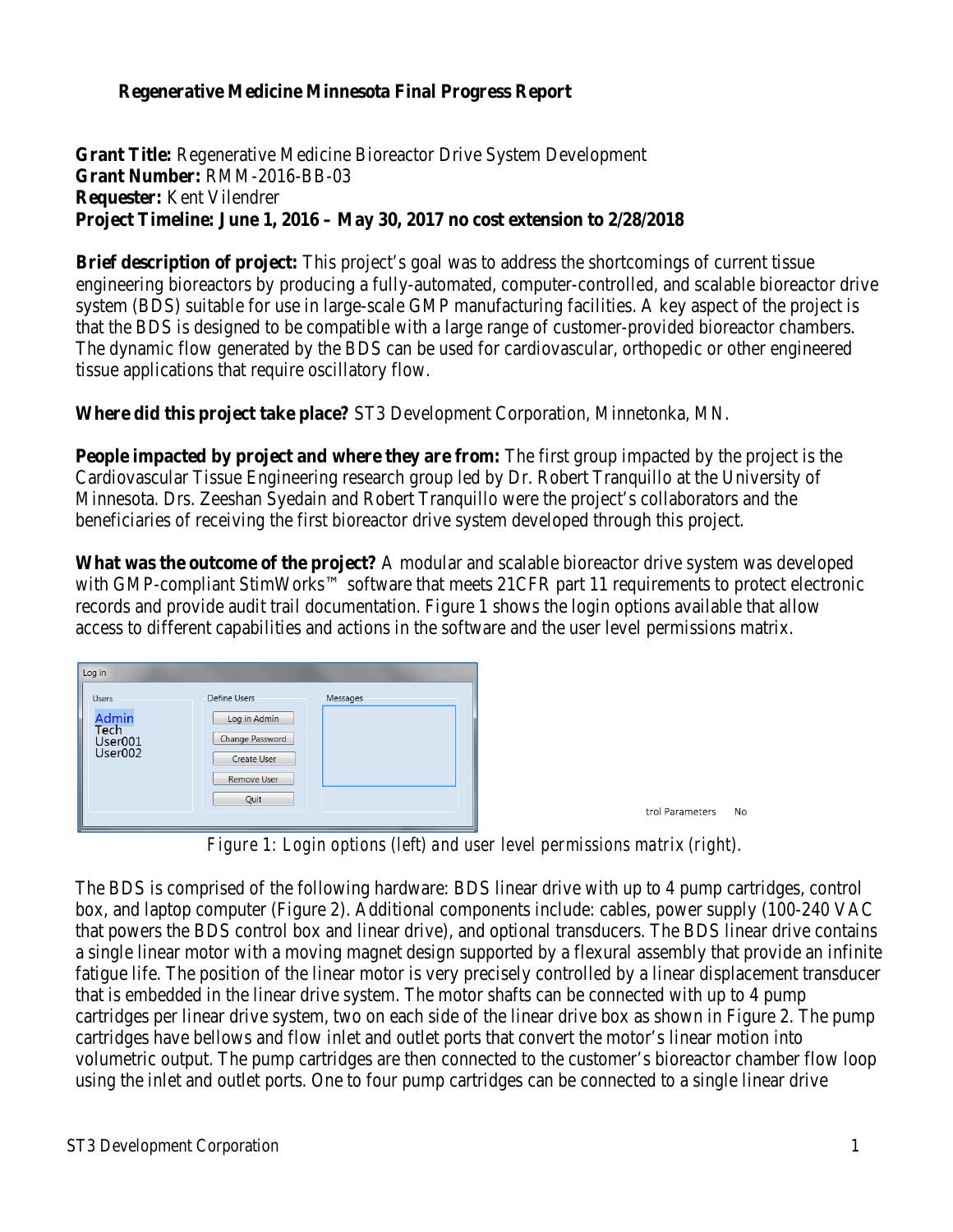system so that multiple samples can be run under identical conditions to increase tissue production. Multiple linear drive systems can be controlled simultaneously by the same laptop so that engineered tissue manufacturing can be easily scaled up as needed. The pump cartridges and all parts in contact with tissue/medium and flow loop are disposable and independently designed for each sample to prevent crosscontamination between samples and allow harvesting of individual samples during culture.



*Figure 2: Main Components of the Bioreactor Drive System (BDS): control box (left), linear drive system with pump cartridges (middle), laptop computer (right).*

A one-way check valve inside the pump cartridge assembly prevents backflow and creates a forward moving oscillatory flow through the engineered tissue. The check valve can be removed if desired. A mean flow pump such as a peristaltic or centrifugal style pump can be connected to the pump cartridge and the software to create superimposed flow and high flow rates, depending on the application requirements. Several transducers such as pressure, flow rate and strain transducers can also be fully integrated in the system and serve as feedback control channels depending on the application. The prototype system is equipped with one pressure transducer to be used with any of the pump cartridges, and one laser micrometer that measures strain and can be rotated between flow loops to measure sample radial strain. The pressure transducer is disposable and is obtained sterile so it can be assembled under sterile conditions. The laser micrometer is external and does not contact the cell culture media or the sample.

The oscillatory flow stimulation parameters are programmed into the StimWorks™ software (Figure 3). Operators can control and configure individual linear drive systems and track data for each sample. Patient ID tracking helps identify each sample manufactured by the BDS and log activity history enables quality control and data integrity. Users can enter the desired number of cycles (experiment duration) as well as limits for different measurements such as pressure. A variety of standard waveforms are available for selection such as sinusoidal, triangle, square and ramp, combinations thereof, as well as completely customizable waveforms that can be imported from an excel spreadsheet into the software. Conditional branching allows the definition and input of if/then commands that can be used in the tissue growth phase, for quality control purposes, and/or as production release criteria. For example, an if/then command can be set that if pressure exceeds a certain value, the waveform amplitude should be reduced by a specified amount. System alerts to the operators can also be set up so that users receive an email and/or text message when pre-specified events occur during manufacturing. These automation and programmability capabilities are essential components of successfully manufacturing engineered tissues that often require stimulation adjustments during culture to produce patent tissues.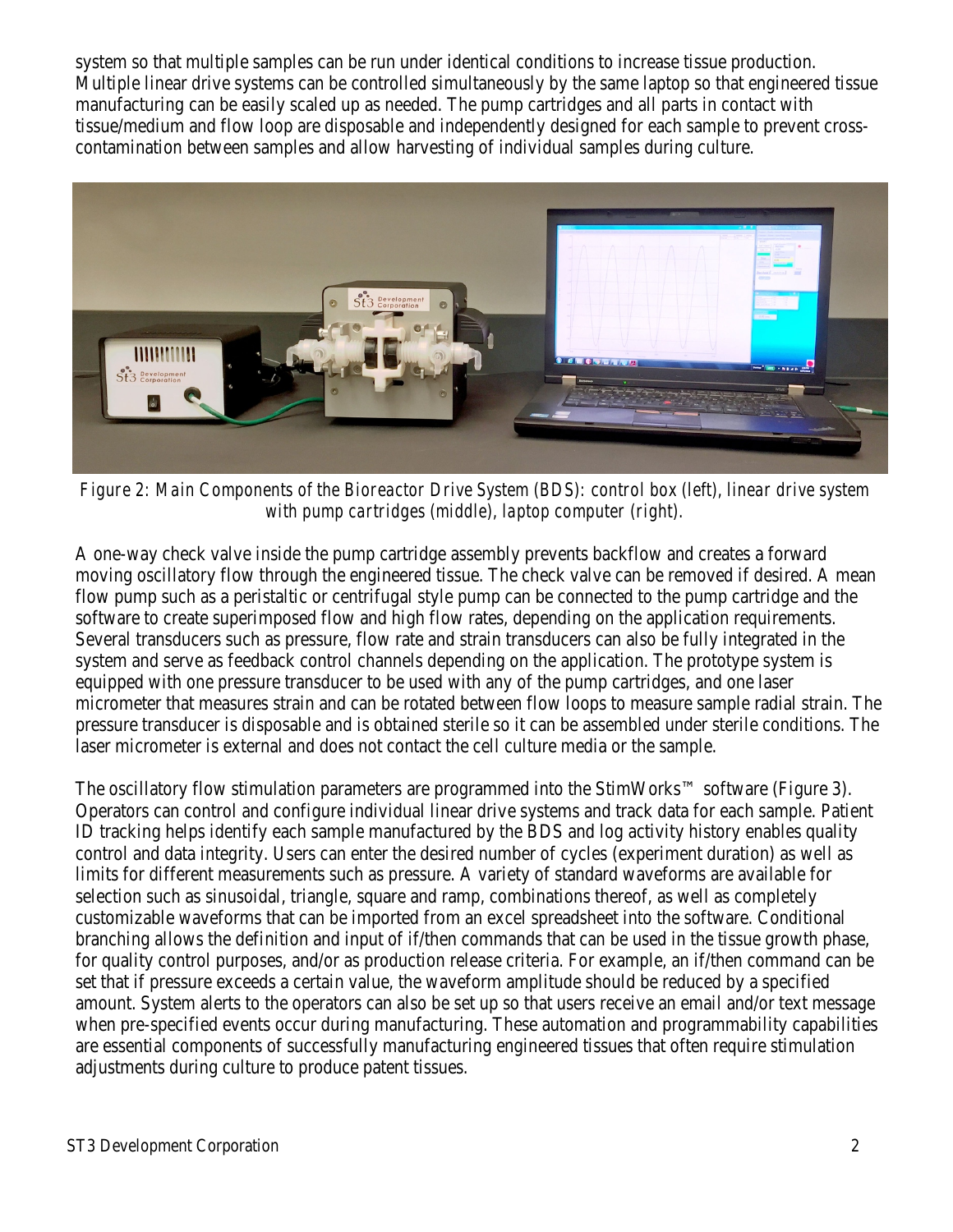

*Figure 3: Operator Panel Identification and Drive System Waveform Parameters and Status.* 

Product design requirements were captured at the start of the project from our collaborator, ST3 Development engineers who have been designing bioreactors for over 20 years and our regenerative medicine consultant. A product validation plan was also developed, and our prototype system was used for validation testing. Finite element analysis was performed to assess the motor flexure durability, and it was found that stresses in the flexures were within limits for infinite fatigue life. The BDS performed as expected in terms of electrical testing (motor inductance, resistance, and time constant, processor output voltage, and analog output), force constants at different displacements, displacement vs. current, motor stiffness, volumetric flow output and pressure range.

Most engineered tissue applications employ low frequency waveforms for tissue stimulation, typically up to 5 Hz, with some exceptions such as vocal cord tissue culture. While the linear motor of the BDS has exceptional dynamic performance (up to hundreds of Hz), its performance in the system is determined by the frame stiffness of the linear drive system and is rated to 10 Hz for the BDS which covers the vast majority of engineered tissue applications. BDS performance testing assessed the dynamic performance of the actuator with one vs. four pump cartridges installed. Having four pump cartridges installed increases resistance and is therefore worst case scenario for motor performance. The graphs in Figure 4 show the displacement and corresponding flow rate output when four pump cartridges are installed over the range of the frequency rating. Higher displacement and stroke volume can be achieved at lower frequencies, and higher flow rates (stroke volume multiplied by frequency) are achieved at higher frequencies. As a reminder, constant flow pumps can be added to the system, as previously mentioned, to create superimposed flow and higher flow rates if desired.

System ergonomics and incubator compatibility were also part of the design requirements. The BDS can be placed either inside or outside a cell culture incubator. The linear drive system's small form factor (approximately 6"x6"x6") and low power (~10 Watts) motor allow for the placement of several systems within a standard cell culture incubator without incubator overheating.

System operation in a GMP-compliant facility requires complete documentation that outlines system use, troubleshooting, maintenance plans, calibration certificates, spare parts list, disposables list, etc. This information has been captured in the user manual provided with the BDS. Furthermore, there are no